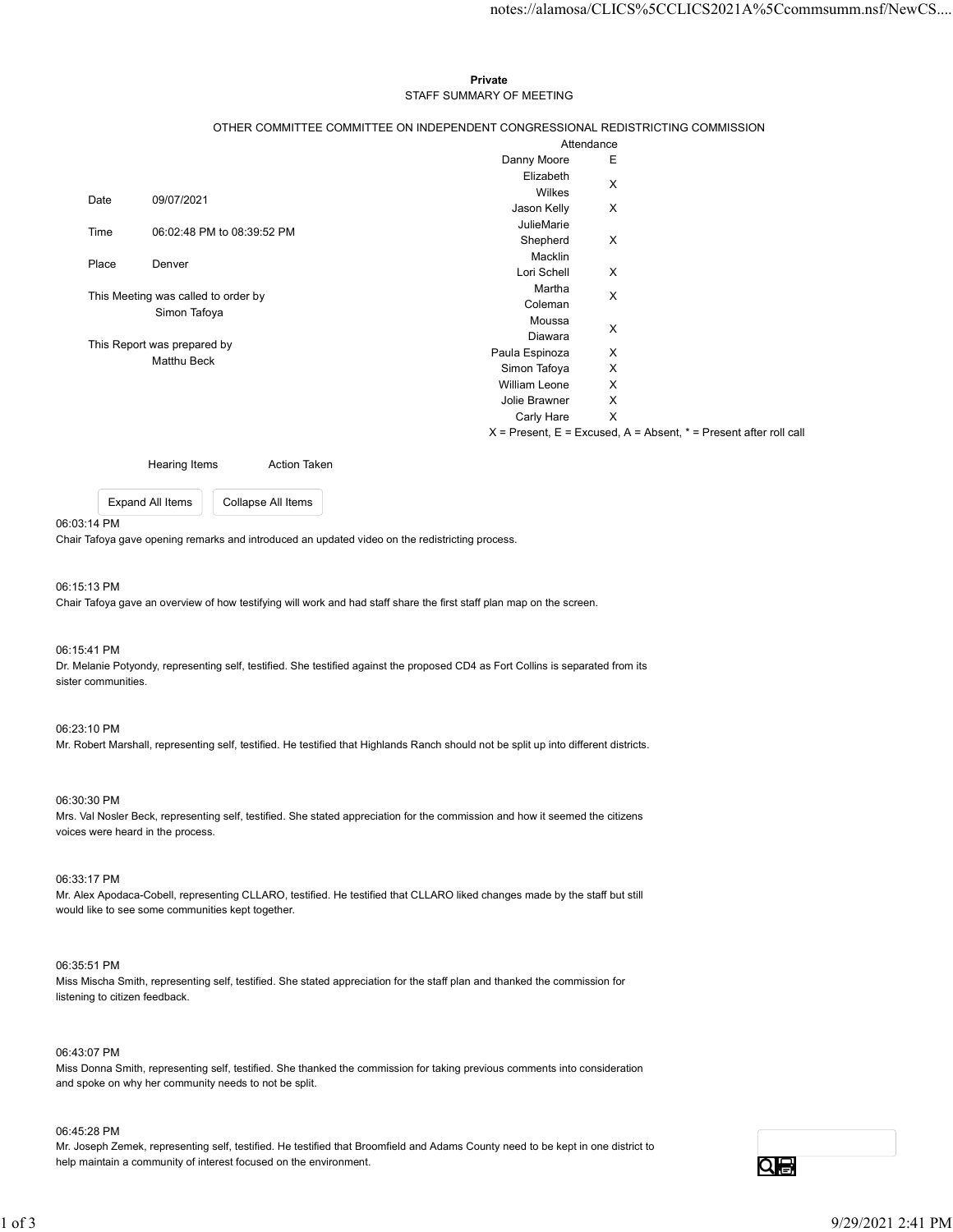## 06:47:58 PM

Mr. Daniel Jablonski, representing self, testified. He submitted a map online and spoke about how he would create the new 8th district.

# 06:52:30 PM

Mr. Kurt Huffman, representing self, testified. He testified that the voice of rural Colorado isn't heard in the current proposed plan.

#### 07:03:36 PM

Dr Kevin Pass, representing self, testified. He shared the reasons that Fort Collins is a community of interest with surrounding communities and that it shouldn't be in CD4.

## 07:04:00 PM

Dr. Steven Jarnagin, representing self, testified. He spoke on how he would like to see parts of counties moved in order to help keep them more whole and also more competitive.

## 07:08:31 PM

Ms. Carole Partin, representing self, testified. She spoke on the importance of discussing a southern district in Colorado with important things like water issues and the Latinx population.

## 07:11:16 PM

Ms. Melinda Johnson, representing self, testified. She stated that she preferred the preliminary maps for rural Colorado.

#### 07:16:12 PM

Mr. John Singletary, representing self, testified. He shared that he was one of the people who originally proposed a southern district and spoke on the water districts and how they are grouped in the congressional districts.

#### 07:22:38 PM

Mr. Ray Beck, representing self, testified. He stated opposition to Boulder and Broomfield being in CD2.

#### 07:22:58 PM

Mr. Daniel Eddy, representing self, testified. He testified in support of keeping the western part of Colorado whole.

### 07:29:07 PM

Mr. Daniel Willis, representing self, testified. He testified on the importance of competitive districts.

### 07:31:55 PM

Ms. Cindy Dozier, representing self, testified. She reiterated previous comments for focusing on water when considering the Western Slope. 07.31.55 PM<br>Ms. Cincly Dozer, representing set(, testified. She related provious comments for focusing on water when considering the<br>Ms. Cincly Dozer, representing set(, testified. She stated opposition for the first staff

#### 07:37:24 PM

Ms. Janice Jantz, representing self, testified. She stated opposition for the first staff plan as it splits the Western Slope.

#### 07:40:44 PM

Ms. Theresa Trujillo, representing self, testified. She spoke on the importance of the historic minority communities in the state and tribal lands.

#### 07:41:04 PM

Mrs. Immy McMahon, representing self, testified. She testified on the importance of keeping county seats with the county in a district.